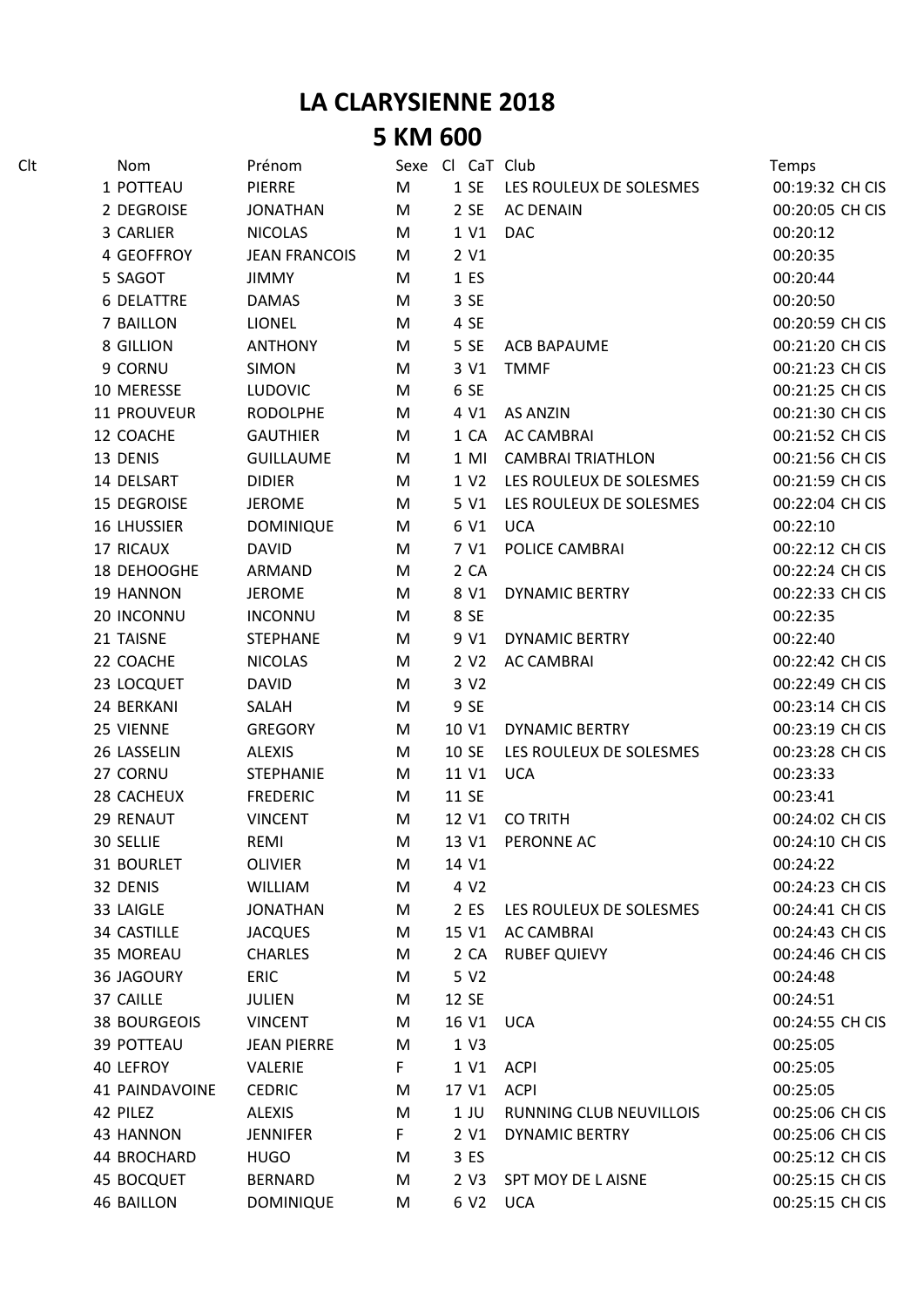| <b>47 PIQUE</b>     | <b>GAEL</b>            | M  | 13 SE             |                               | 00:25:17 CH CIS |
|---------------------|------------------------|----|-------------------|-------------------------------|-----------------|
| 48 SAUVEZ           | <b>LAURENT</b>         | M  | 14 SE             |                               | 00:25:29 CH CIS |
| <b>49 DE ARAUJO</b> | <b>ALBINO</b>          | M  | 7 V <sub>2</sub>  | <b>ENAA GAUCHY</b>            | 00:25:30 CH CIS |
| 50 BERLY            | <b>HUGUES</b>          | M  | 18 V1             | <b>AC CAMBRAI</b>             | 00:25:32 CH CIS |
| 51 STORM            | <b>REBECCA</b>         | F  | 1 SE              |                               | 00:25:36        |
| 52 DUEZ             | CYRIAQUE               | M  | 4 ES              |                               | 00:25:50 CH CIS |
| 53 MARECAILLE       | <b>CHRISTOPHE</b>      | M  | 15 SE             |                               | 00:26:09        |
| 54 IDZIAK           | <b>LUCIE</b>           | F. | 1 CA              |                               | 00:26:16        |
| 55 DAVAIN           | <b>JEAN JACQUES</b>    | M  | 3 V3              |                               | 00:26:47 CH CIS |
| 56 MICHEL           | <b>JEROME</b>          | M  | $2$ MI            |                               | 00:26:59        |
| 57 COLLERY          | <b>JEAN MARIE</b>      | M  | 8 V <sub>2</sub>  |                               | 00:27:06 CH CIS |
| 58 DRUBAY           | <b>HERVE</b>           | F. | 2 SE              |                               | 00:27:19        |
| 59 GUMEZ            | <b>HUGO</b>            | M  | 16 SE             |                               | 00:27:25        |
| <b>60 DRUESNES</b>  | SEBASTIEN              | M  | 17 SE             |                               | 00:27:26 CH CIS |
| 61 DENOYELLE        | <b>FLORENT</b>         | M  | 3 MI              | <b>UCA</b>                    | 00:27:42        |
| 62 COLLET           | <b>FRANCOIS XAVIER</b> | M  | 18 SE             |                               | 00:27:44        |
| 63 BOUVIEZ          | <b>ANTONIN</b>         | M  | 4 MI              | <b>RUNNING BIKE ST PYTHON</b> | 00:27:45 CH CIS |
| <b>64 TAISNE</b>    | THIBAULT               | M  | 19 SE             |                               | 00:27:47        |
| <b>65 COLLERY</b>   | <b>CLEMENT</b>         | M  | $2$ JU            |                               | 00:27:53 CH CIS |
| <b>66 MARQUAY</b>   | <b>YOANN</b>           | M  | 20 SE             |                               | 00:27:54 CH CIS |
| 67 GARDEZ           | <b>HUGUES</b>          | M  | 4 V3              |                               | 00:27:56 CH CIS |
| <b>68 DE ABREU</b>  | <b>MANUEL</b>          | M  | 9 V <sub>2</sub>  |                               | 00:27:58        |
| <b>69 BARREUX</b>   | VANESSA                | F  | 3 SE              | <b>DYNAMIC BERTRY</b>         | 00:28:01 CH CIS |
| 70 DELAHYE          | <b>OCEANE</b>          | F  | 2 CA              | <b>UCA</b>                    | 00:28:17 CH CIS |
| 71 THERY            | <b>ELISABETH</b>       | F  | 1 V2              | ARTJE                         | 00:28:21        |
| 72 MOREAU           | <b>PATRICK</b>         | M  | 19 V1             | <b>RUBEF QUIEVY</b>           | 00:28:36 CH CIS |
| 73 LECOMTE          | <b>DANY</b>            |    | 20 V1             |                               | 00:29:04 CH CIS |
|                     |                        | M  | 21 V1             | <b>RUBEF QUIEVY</b>           | 00:29:13        |
| 74 MAZINGUE         | <b>DAVID</b>           | M  |                   |                               |                 |
| 75 DAVOINE          | <b>JEAN BERNARD</b>    | M  | 22 V1             | <b>RUBEF QUIEVY</b>           | 00:29:15 CH CIS |
| <b>76 PRONNIER</b>  | <b>DOMINIQUE</b>       | M  | 10 V <sub>2</sub> |                               | 00:29:21 CH CIS |
| 77 GERNEZ           | <b>JEAN PIERRE</b>     | M  | 5 V3              | LES ROULEUX DE SOLESMES       | 00:29:28 CH CIS |
| 78 PAYEN            | <b>ALEXIS</b>          | M  | 5 MI              |                               | 00:29:56        |
| 79 DUHEM            | <b>FRANCK</b>          | M  | 11 V2             |                               | 00:29:58 CH CIS |
| 80 RUFFIN           | <b>HENRI</b>           | M  | 12 V2             | LES ROULEUX DE SOLESMES       | 00:30:12 CH CIS |
| 81 BOMBART          | <b>MATHIEU</b>         | M  | 21 SE             |                               | 00:30:30        |
| <b>82 BURLION</b>   | VALERY                 | M  | 23 V1             | <b>DYNAMIC BERTRY</b>         | 00:30:32        |
| 83 KOZLOWSKI        | <b>CORENTIN</b>        | M  | 3 CA              |                               | 00:30:38        |
| 84 CUSTERS          | <b>DAMIEN</b>          | M  | 6 MI              |                               | 00:30:38        |
| 85 STOCLET          | SABRINA                | F  | 4 SE              |                               | 00:30:44 CH CIS |
| 86 PROISY           | <b>LAURENCE</b>        | F  | 3 V1              |                               | 00:30:48 CH CIS |
| 87 DENIS            | <b>ESTELLE</b>         | F  | $1$ JU            |                               | 00:31:19 CH CIS |
| 88 LEBRUN           | <b>FREDERIC</b>        | M  | 24 V1             |                               | 00:31:19        |
| 89 VERKEMPIWEK      | <b>FLORIAN</b>         | M  | 22 SE             |                               | 00:31:20        |
| 90 BILLOT           | <b>JEAN MICHEL</b>     | M  | 6 V3              | LES ROULEUX DE SOLESMES       | 00:31:23 CH CIS |
| 91 RENAULT          | <b>THIERY</b>          | M  | 23 SE             |                               | 00:31:27        |
| 92 VALLETTE         | <b>FLORINE</b>         | F. | $1$ MI            |                               | 00:31:28        |
| 93 VALLETTE         | <b>JEAN FRANCOIS</b>   | M  | 25 V1             |                               | 00:31:28        |
| 94 MATHIEU          | LAURA                  | F. | 1 ES              | LES ROULEUX DE SOLESMES       | 00:31:47 CH CIS |
| 95 BASTIEN          | <b>ROLAND</b>          | M  | 7 V3              |                               | 00:31:47        |
| 96 YVANO            | <b>MATHIEU</b>         | M  | 5 ES              |                               | 00:31:48        |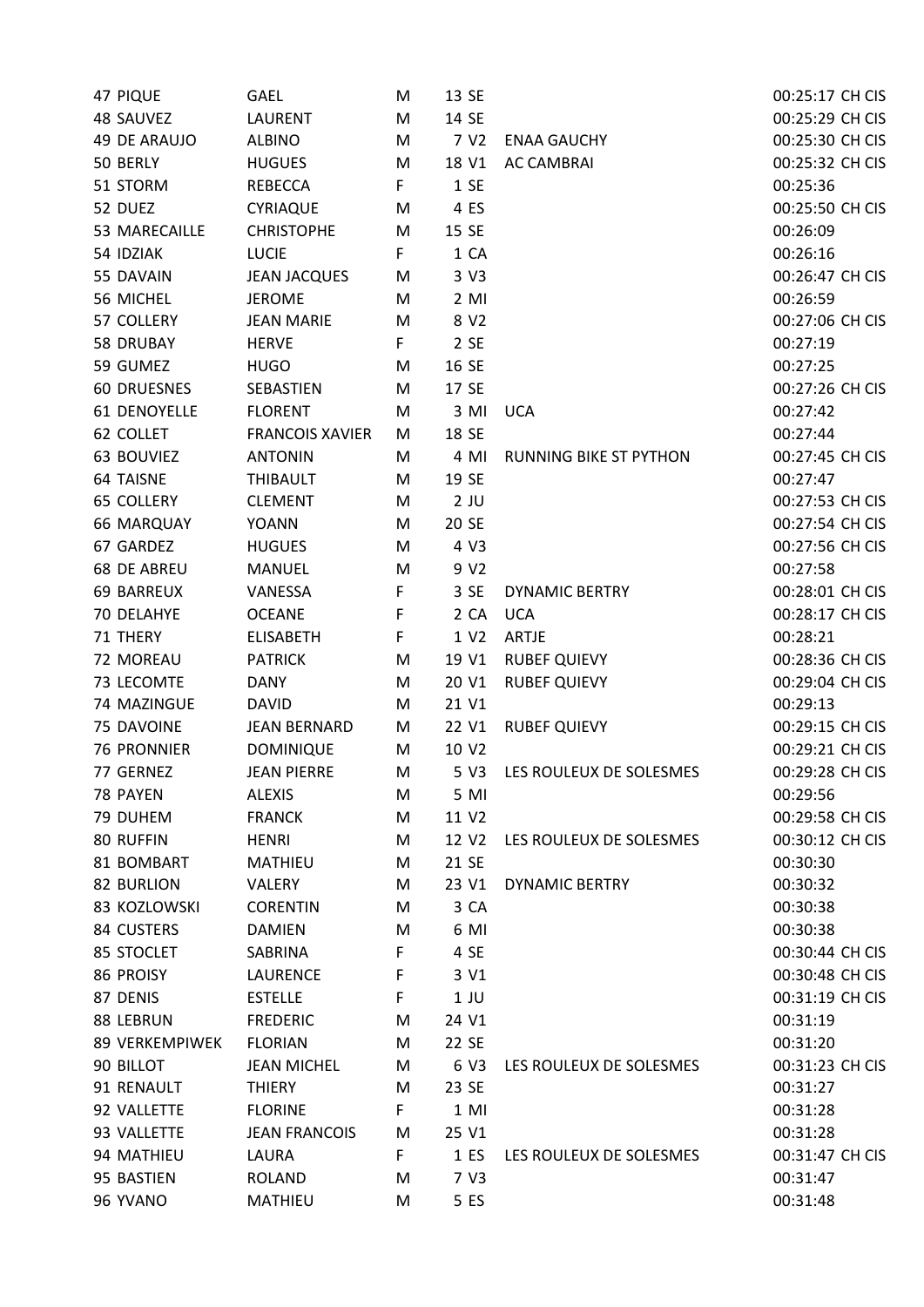| 97 DELATTRE            | <b>MARC ANTOINE</b> | M  | 24 SE             |                                | 00:31:53        |
|------------------------|---------------------|----|-------------------|--------------------------------|-----------------|
| 98 HOST                | <b>EVELYNE</b>      | F  | 4 V1              |                                | 00:31:56 CH CIS |
| 99 HANOT               | <b>VIRGINIE</b>     | F  | 5 SE              |                                | 00:32:00 CH CIS |
| 100 CASTAGNIER         | <b>CECILE</b>       | F  | 5 V1              | <b>TMMF</b>                    | 00:32:04 CH CIS |
| 101 PINCHART           | <b>NADINE</b>       | F  | 2 V <sub>2</sub>  | BIEN DANS SES BASKETS A TILLOY | 00:32:08 CH CIS |
| 102 PINCHART           | <b>RAPHAEL</b>      | M  | 13 V2             | BIEN DANS SES BASKETS A TILLOY | 00:32:08 CH CIS |
| 103 DELATTRE           | <b>VINCENT</b>      | M  | 14 V <sub>2</sub> | RUNNING CLUB NEUVILLOIS        | 00:32:16 CH CIS |
| 104 PETOUX             | SEBASTIEN           | M  | 25 SE             |                                | 00:32:23        |
| 105 PLOUQUET           | <b>ELODIE</b>       | F  | 6 SE              |                                | 00:32:29 CH CIS |
| 106 BOULNOIS           | ANITA               | F  | 7 SE              |                                | 00:32:36        |
| 107 NOIRMAIN           | <b>EMILIE</b>       | F  | 8 SE              |                                | 00:32:50        |
| 108 DEHAENE            | <b>MAEVA</b>        | F  | $2$ MI            |                                | 00:32:56        |
| 109 LAUDE              | <b>DORINE</b>       | F  | 2 ES              |                                | 00:33:14        |
| 110 CLAISSE            | <b>JEAN CLAUDE</b>  | M  | 15 V2             |                                | 00:33:15 CH CIS |
| 111 CHOTTEAU           | VALERIE             | F  | 9 SE              |                                | 00:33:17 CH CIS |
| 112 CHOTTEAU           | <b>FREDERIC</b>     | M  | 26 V1             |                                | 00:33:18 CH CIS |
| 113 SOUFFLET           | <b>MANON</b>        | F  | 3 ES              |                                | 00:33:18        |
| 114 TAISNE             | <b>JESSICA</b>      | F  | 10 SE             |                                | 00:33:20        |
| 115 FRONVAL            | AXEL                | M  | 4 CA              |                                | 00:33:29 CH CIS |
| 116 CASERT             | <b>FREDERIC</b>     | M  | 26 SE             | BIEN DANS SES BASKETS A TILLOY | 00:33:29 CH CIS |
| 117 POLVENT            | <b>STEPHANE</b>     | M  | 27 V1             |                                | 00:33:30        |
| 118 LEDRU              | <b>PAULINE</b>      | F  | 11 SE             |                                | 00:33:34        |
| 119 MICHEL             | <b>LUCE</b>         | F  | $2$ JU            |                                | 00:33:45        |
| 120 BALDI              | <b>CHLOE</b>        | F  | 3 CA              |                                | 00:33:45        |
| 121 FRENOY             | <b>CORENTIN</b>     | M  | 6 ES              |                                | 00:33:54        |
| 122 MICHEL             |                     |    |                   |                                |                 |
|                        | <b>HERVE</b>        | M  | 28 V1             |                                | 00:33:55        |
| 123 WANECQUE           | <b>NICOLAS</b>      | M  | 27 SE             |                                | 00:34:14 CH CIS |
| <b>124 LEDO</b>        | <b>CARINE</b>       | F  | 12 SE             |                                | 00:34:22 CH CIS |
| 125 LOBRY              | <b>NOEMIE</b>       | F  | 3 MI              | DANS LES YEUX D HUGO           | 00:34:24 CH CIS |
| 126 VERMAND            | <b>FANNY</b>        | F  | 13 SE             | DANS LES YEUX D'HUGO           | 00:34:24 CH CIS |
| 127 PLEVERT            | <b>EMILIE</b>       | F  | 14 SE             |                                | 00:34:32 CH CIS |
| 128 FONTAINE           | <b>ANTOINE</b>      | M  | 28 SE             |                                | 00:34:59 CH CIS |
| 129 DELABRE            | <b>JEAN NOEL</b>    | M  | 8 V3              | LES ROULEUX DE SOLESMES        | 00:35:04 CH CIS |
| 130 VAN SEVENANT       | <b>THOMAS</b>       | M  | 29 SE             |                                | 00:35:05        |
| <b>131 TRIBOUILLOY</b> | <b>FREDERIC</b>     | M  | 29 V1             |                                | 00:35:07        |
| 132 LASSERON           | <b>AURELIE</b>      | F  | 15 SE             |                                | 00:35:09        |
| 133 MERIAUX            | <b>CHRISTELLE</b>   | F  | 6 V1              |                                | 00:35:25 CH CIS |
| 134 MARTIN             | <b>BEATRICE</b>     | F  | 7 V1              |                                | 00:35:34        |
| 135 COQUEREL           | <b>ADELINE</b>      | F  | 4 ES              |                                | 00:35:42 CH CIS |
| 136 DEBUISSERT         | <b>ALAIN</b>        | M  | 30 V1             | <b>CAMBRAI TRIATHLON</b>       | 00:36:16        |
| 137 ROCHES             | <b>ROMAIN</b>       | M  | 30 SE             | <b>CAMBRAI TRIATHLON</b>       | 00:36:17        |
| 138 LAMANDE            | <b>AURELIE</b>      | F. | 16 SE             |                                | 00:36:18 CH CIS |
| 139 POLVENT            | ARNAUD              | M  | 31 V1             |                                | 00:36:19        |
| 140 SENTS              | <b>ADELINE</b>      | F  | 17 SE             |                                | 00:36:26        |
| 141 MOREAU             | CARINE              | F  | 8 V1              | <b>RUBEF QUIEVY</b>            | 00:36:31 CH CIS |
| 142 HOCQUET            | <b>DELPHINE</b>     | F  | 9 V1              | <b>DYNAMIC BERTRY</b>          | 00:36:35 CH CIS |
| 143 MENTION            | <b>JEAN JACQUES</b> | M  | 16 V2             |                                | 00:37:03        |
| 144 BOUCAUT            | <b>AURORE</b>       | F  | 18 SE             |                                | 00:37:12 CH CIS |
| 145 VALLEZ             | DANIEL              | M  | 9 V3              |                                | 00:37:22 CH CIS |
| 146 CLEMENT            | <b>BERNADETTE</b>   | F  | 1 V3              |                                | 00:37:28 CH CIS |